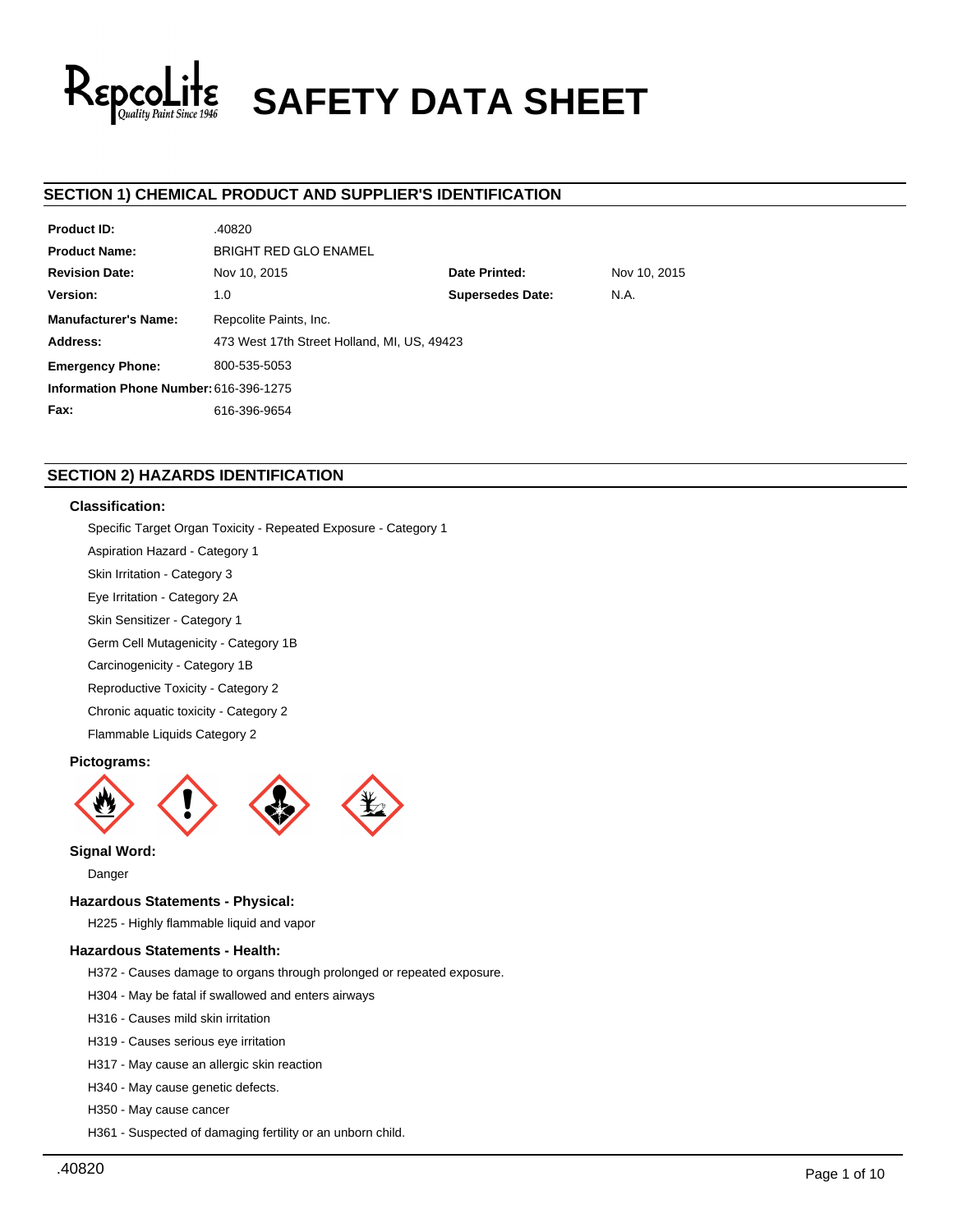## **Hazardous Statements - Environmental:**

H411 - Toxic to aquatic life with long lasting effects

## **Precautionary Statements - General:**

- P101 If medical advice is needed, have product container or label at hand.
- P102 Keep out of reach of children.
- P103 Read label before use.

#### **Precautionary Statements - Prevention:**

- P260 Do not breathe dust/fume/gas/mist/vapors/spray.
- P264 Wash thoroughly after handling.
- P270 Do not eat, drink or smoke when using this product.
- P280 Wear protective gloves/protective clothing/eye protection/face protection.
- P261 Avoid breathing dust/fume/gas/mist/vapors/spray.
- P272 Contaminated work clothing should not be allowed out of the workplace.
- P201 Obtain special instructions before use.
- P202 Do not handle until all safety precautions have been read and understood.
- P273 Avoid release to the environment.
- P210 Keep away from heat, hot surfaces, sparks, open flames and other ignition sources. No smoking.
- P233 Keep container tightly closed.
- P240 Ground/bond container and receiving equipment.
- P241 Use explosion-proof [electrical/ventilating/lighting/...] equipment.
- P242 Use only non-sparking tools.
- P243 Take action to prevent static discharges.

## **Precautionary Statements - Response:**

- P314 Get Medical advice/attention if you feel unwell.
- P301 + P310 IF SWALLOWED: Immediately call a POISON CENTER or doctor.
- P331 Do NOT induce vomiting.
- P332 + P313 If skin irritation occurs: Get medical advice/attention.

P305 + P351 + P338 - IF IN EYES: Rinse cautiously with water for several minutes. Remove contact lenses, if present and easy to do. Continue rinsing.

- P337 + P313 If eye irritation persists: Get medical advice/attention.
- P302 + P352 IF ON SKIN: Wash with plenty of water.
- P333 + P313 If skin irritation or a rash occurs: Get medical advice/attention.
- P321 For specific treatment see section 4.
- P362 + P364 Take off contaminated clothing. And wash it before reuse.
- P308 + P313 IF exposed or concerned: Get medical advice/attention.
- P391 Collect spillage.
- P303 + P361 + P353 IF ON SKIN (or hair): Take off immediately all contaminated clothing. Rinse skin with water [or shower].

P370 + P378 - In case of fire: Use dry chemical, foam, or carbon dioxide to extinguish.

## **Precautionary Statements - Storage:**

P405 - Store locked up.

P403 + P235 - Store in a well-ventilated place. Keep cool.

#### **Precautionary Statements - Disposal:**

P501 - Dispose of contents/container to disposal recycling center. Under RCRA it is the responsibility of the user of the product to determine at the time of disposal whether the product meets RCRA criteria for hazardous waste. Waste management should be in full compliance with federal, state and local laws.

## **Acute toxicity of 20.5% of the mixture is unknown**

# **SECTION 3) COMPOSITION / INFORMATION ON INGREDIENTS**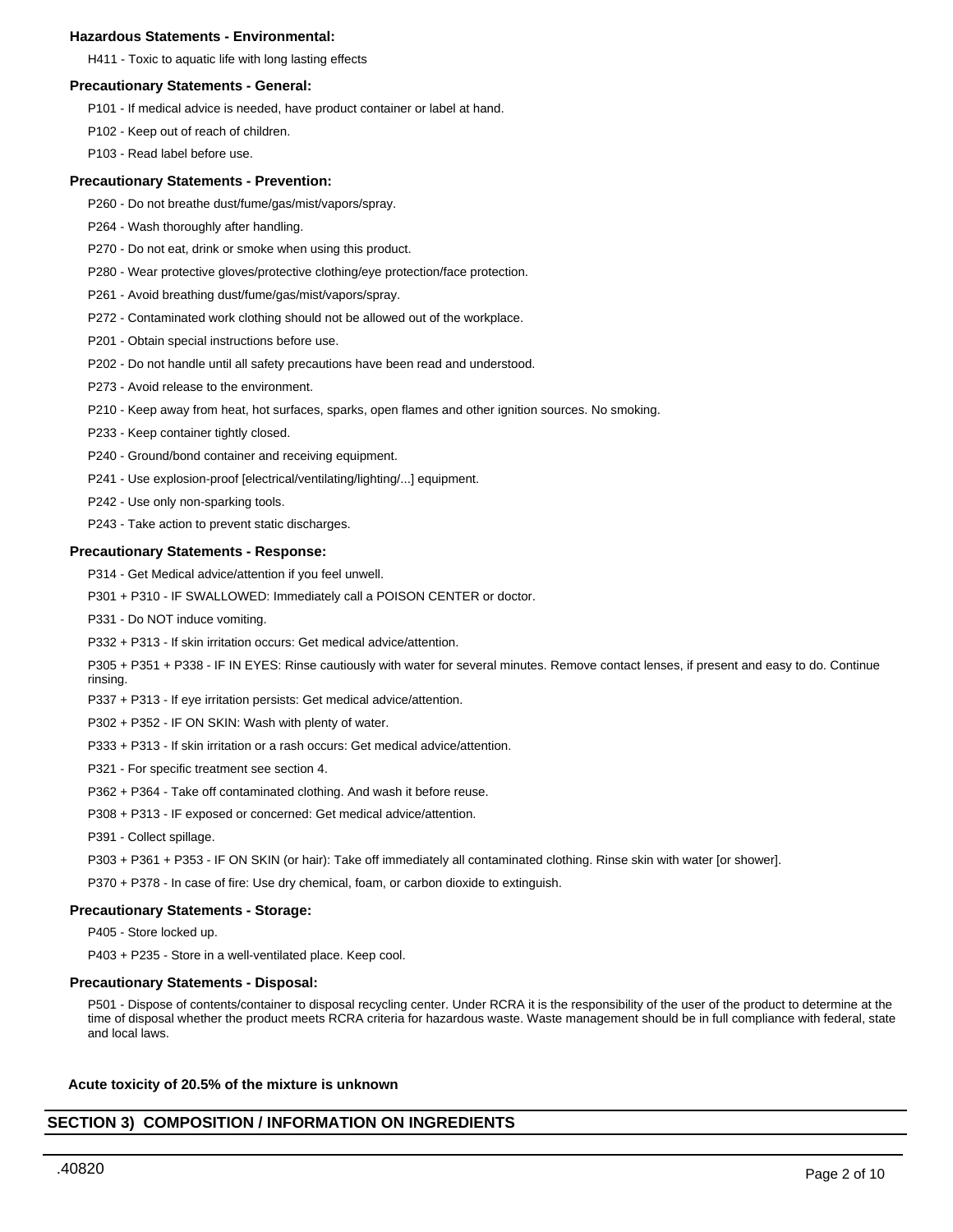| <b>CAS</b>   | <b>Chemical Name</b>                  | % By Weight     |
|--------------|---------------------------------------|-----------------|
| 0008052-41-3 | STODDARD SOLVENT                      | 24% - 41%       |
| proprietary  | alkyd resin non volatiles             | 15% - 26%       |
| 0091313-01-8 | Non-Hazardous, Solid                  | 4% - 10%        |
| 0002425-85-6 | CI PIGMENT RED 3                      | 4% - 10%        |
| 0064742-88-7 | <b>MEDIUM MINERAL SPIRITS</b>         | 4% - 10%        |
| 0000096-29-7 | 2-BUTANONE OXIME                      | $0.0\% - 0.6\%$ |
| 0064742-95-6 | AROMATIC HYDROCARBON MIXTURE > C9     | $0.0\% - 0.6\%$ |
| 0000136-51-6 | CALCIUM 2-ETHYLHEXANOATE              | $0.0\% - 0.4\%$ |
| 0001330-20-7 | <b>XYLENE</b>                         | $0.0\% - 0.3\%$ |
| 0000108-38-3 | <b>M-XYLENE</b>                       | $0.0\% - 0.2\%$ |
| 0000100-41-4 | ETHYLBENZENE                          | Trace           |
| 0000111-46-6 | DIETHYLENE GLYCOL                     | Trace           |
| 0000107-98-2 | PROPYLENE GLYCOL MONOMETHYL ETHER     | Trace           |
| 0000106-42-3 | P-XYLENE                              | Trace           |
| 0000095-47-6 | O-XYLENE                              | Trace           |
| 0064742-82-1 | NAPHTHA (PETROLEUM) HYDRODESULFURIZED | Trace           |
| 0000149-57-5 | 2-ETHYLHEXANOIC ACID                  | Trace           |

## **SECTION 4) FIRST-AID MEASURES**

#### **Inhalation:**

Remove source of exposure or move person to fresh air and keep comfortable for breathing.

IF exposed or concerned: Get medical advice/attention.

Eliminate all ignition sources if safe to do so.

#### **Skin Contact:**

Take off all contaminated clothing, shoes, and leather goods (e.g.,watchbands, belts). Wash with plenty of lukewarm, gently flowing water for a duration of 15-20 minutes. If skin irritation or rash occurs: Get medical advice/attention.

Store contaminated clothing under water and wash before re-use (or discard).

#### **Eye Contact:**

Rinse eyes cautiously with lukewarm, gently flowing water for several minutes, while holding the eyelids open. Remove contact lenses, if present and easy to do. Continue rinsing for 15-20 minutes. Take care not to rinse contaminated water into the unaffected eye or onto the face. If eye irritation persists: Get medical advice/attention.

#### **Ingestion:**

Immediately call a POISON CENTER/doctor. Do NOT induce vomiting. If vomiting occurs naturally, lie on your side, in the recovery position.

## **SECTION 5) FIRE-FIGHTING MEASURES**

#### **Suitable Extinguishing Media:**

Dry chemical, foam, or carbon dioxide is recommended. Water spray is recommended to cool or protect exposed materials or structures. Carbon dioxide can displace oxygen. Use caution when applying carbon dioxide in confined spaces. Simultaneous use of foam and water on the same surface is to be avoided as water destroys the foam.

#### **Unsuitable Extinguishing Media:**

No data available.

#### **Specific Hazards in Case of Fire:**

Vapors are heavier than air and may travel along the ground to ignition sources at locations distant from material handling point.

Vapor accumulations and spray mist may flash or explode if ignited.

Closed containers may rupture due to pressure buildup when exposed to extreme heat.

## **Fire-fighting Procedures:**

Isolate immediate hazard area and keep unauthorized personnel out. Stop spill/release if it can be done safely. Move undamaged containers from immediate hazard area if it can be done safely. Water spray may be useful in minimizing or dispersing vapors and to protect personnel. Water may be ineffective but can be used to cool containers exposed to heat or flame. Caution should be exercised when using water or foam as frothing may occur, especially if sprayed into containers of hot, burning liquid.

Dispose of fire debris and contaminated extinguishing water in accordance with official regulations.

#### **Special Protective Actions:**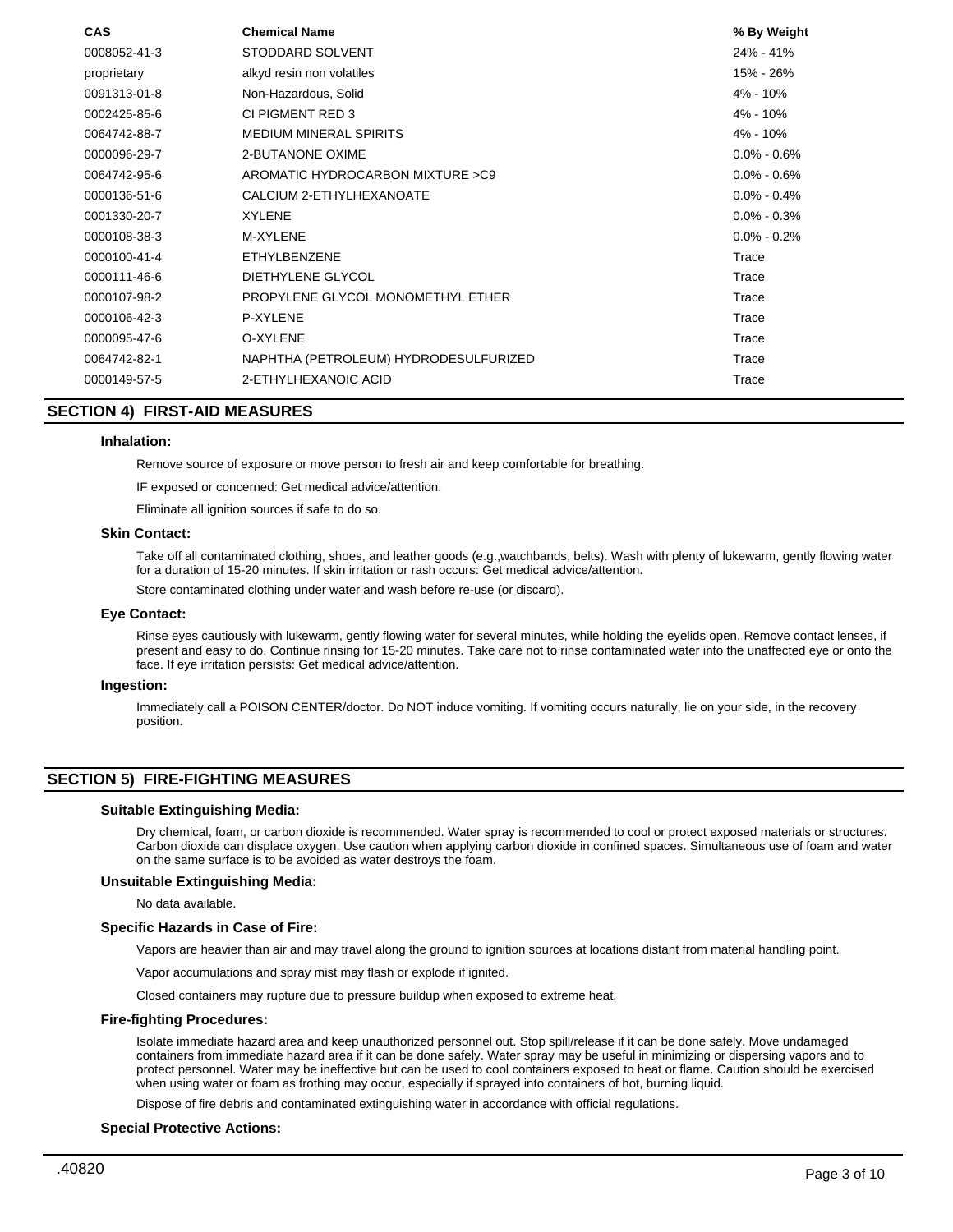# **SECTION 6) ACCIDENTAL RELEASE MEASURES**

#### **Emergency Procedure:**

ELIMINATE all ignition sources (no smoking, flares, sparks or flames in immediate area).

Do not touch or walk through spilled material.

Isolate hazard area and keep unnecessary people away. Remove all possible sources of ignition in the surrounding area. Notify authorities if any exposure to the general public or the environment occurs or is likely to occur.

If spilled material is cleaned up using a regulated solvent, the resulting waste mixture may be regulated.

#### **Recommended Equipment:**

Positive pressure, full-face piece self-contained breathing apparatus SCBA), or positive pressure supplied air respirator with escape SCBA (NIOSH approved).

## **Personal Precautions:**

Avoid breathing vapor. Avoid contact with skin, eye or clothing. Do not touch damaged containers or spilled materials unless wearing appropriate protective clothing.

#### **Environmental Precautions:**

Stop spill/release if it can be done safely. Prevent spilled material from entering sewers, storm drains, other unauthorized drainage systems and natural waterways by using sand, earth, or other appropriate barriers.

### **Methods and Materials for Containment and Cleaning up:**

Dike area to contain spill.

Absorb spill with inert absorbent.

## **SECTION 7) HANDLING AND STORAGE**

#### **General:**

Wash hands after use. Do not get in eyes, on skin or on clothing. Do not breathe vapors or mists. Use good personal hygiene practices. Eating, drinking and smoking in work areas is prohibited. Remove contaminated clothing and protective equipment before entering eating areas.

Eyewash stations and showers should be available in areas where this material is used and stored.

#### **Ventilation Requirements:**

Use only with adequate ventilation to control air contaminants to their exposure limits. The use of local ventilation is recommended to control emissions near the source.

#### **Storage Room Requirements:**

Keep container(s) tightly closed and properly labeled. Store in cool, dry, well-ventilated areas away from heat, direct sunlight, strong oxidizers and any incompatibilities. Store in approved containers and protect against physical damage. Keep containers securely sealed when not in use. Indoor storage should meet OSHA standards and appropriate fire codes. Containers that have been opened must be carefully resealed to prevent leakage. Empty containers retain residue and may be dangerous. Use non-sparking ventilation systems, approved explosion-proof equipment and intrinsically safe electrical systems in areas where this

product is used and stored.

## **SECTION 8) EXPOSURE CONTROLS, PERSONAL PROTECTION**

#### **Eye Protection:**

Wear eye protection with side shields or goggles. Wear indirect-vent, impact and splash resistant goggles when working with liquids. If additional protection is needed for entire face, use in combination with a face shield.

## **Skin Protection:**

Use of gloves approved to relevant standards made from the following materials may provide suitable chemical protection: PVC, neoprene or nitrile rubber gloves. Suitability and durability of a glove is dependent on usage, e.g. frequency and duration of contact, chemical resistance of glove material, glove thickness, dexterity. Always seek advice from glove suppliers. Contaminated gloves should be replaced. Use of an apron and over- boots of chemically impervious materials such as neoprene or nitrile rubber is recommended to avoid skin sensitization. The type of protective equipment must be selected according to the concentration and amount of the dangerous substance at the specific workplace. Launder soiled clothes or properly disposed of contaminated material, which cannot be decontaminated.

#### **Respiratory Protection:**

If engineering controls do not maintain airborne concentrations to a level which is adequate to protect worker, a respiratory protection program that meets or is equivalent to OSHA 29 CFR 1910.134 and ANSI Z88.2 should be followed. Check with respiratory protective equipment suppliers.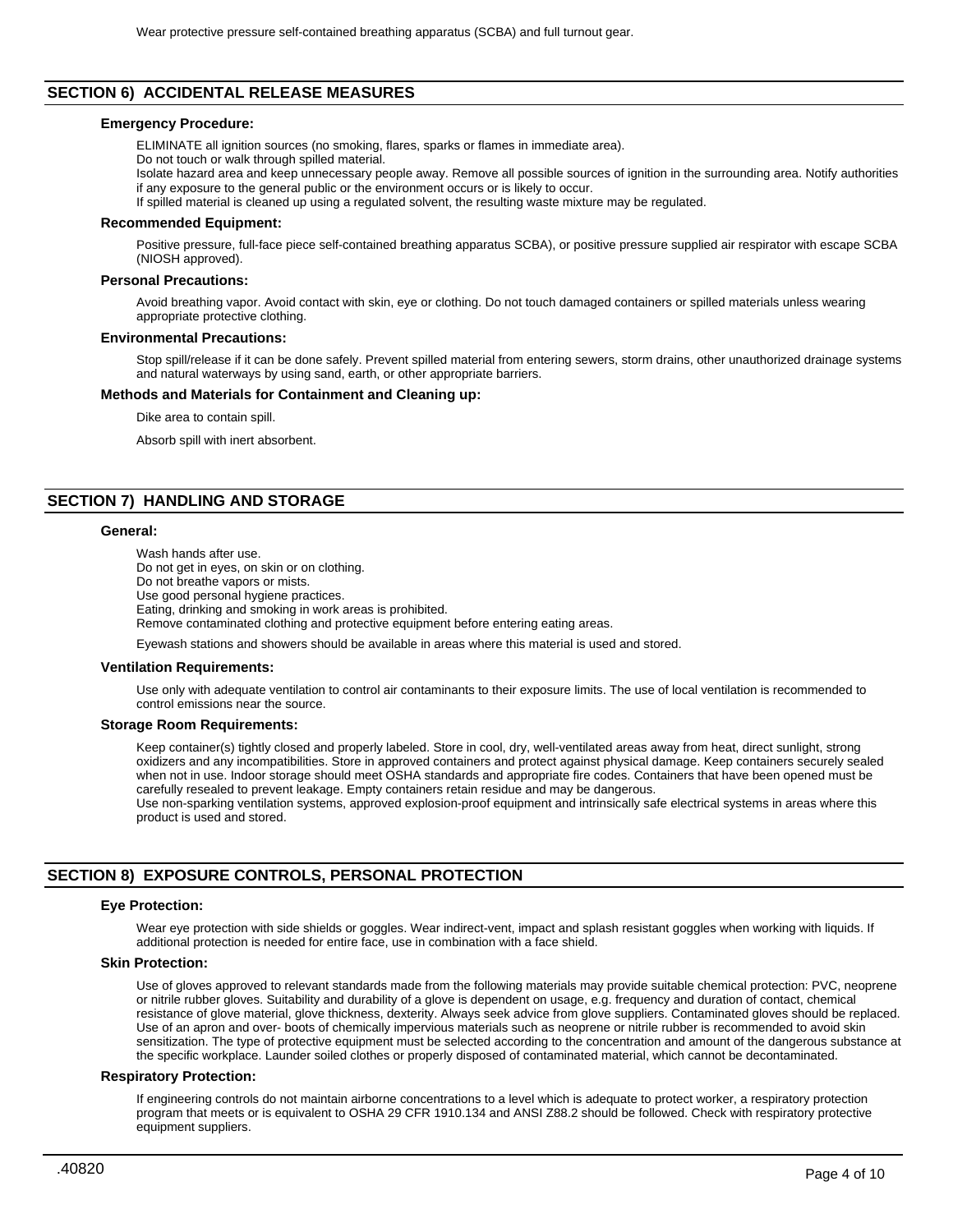Use of gloves approved to relevant standards made from the following materials may provide suitable chemical protection: PVC, neoprene or nitrile rubber gloves. Suitability and durability of a glove is dependent on usage, e.g. frequency and duration of contact, chemical resistance of glove material, glove thickness, dexterity. Always seek advice from glove suppliers. Contaminated gloves should be replaced.

## **Appropriate Engineering Controls:**

Provide exhaust ventilation or other engineering controls to keep the airborne concentrations of vapors below their respective threshold limit value.

A suitable, NIOSH-approved respirator and goggles should be worn when standing or grinding objects coated with this paint.

| <b>Chemical Name</b>                                                   | <b>OSHA</b><br><b>TWA</b><br>(ppm) | <b>OSHA</b><br><b>TWA</b><br>(mg/m3) | <b>OSHA</b><br><b>STEL</b><br>(ppm) | <b>OSHA</b><br><b>STEL</b><br>(mg/m3) | <b>OSHA</b><br>Tables (Z1,<br>Z2, Z3) | <b>OSHA</b> | <b>OSHA</b><br>Skin<br>Carcinogen designation | <b>NIOSH</b><br><b>TWA</b><br>(ppm) | <b>NIOSH</b><br><b>TWA</b><br>(mg/m3) | <b>NIOSH</b><br><b>STEL</b><br>(ppm) | <b>NIOSH</b><br><b>STEL</b><br>(mg/m3) | <b>NIOSH</b><br>Carcinogen |
|------------------------------------------------------------------------|------------------------------------|--------------------------------------|-------------------------------------|---------------------------------------|---------------------------------------|-------------|-----------------------------------------------|-------------------------------------|---------------------------------------|--------------------------------------|----------------------------------------|----------------------------|
| 2-ETHYLHEXANOIC<br><b>ACID</b>                                         |                                    |                                      |                                     |                                       |                                       |             |                                               |                                     |                                       |                                      |                                        |                            |
| <b>AROMATIC</b><br><b>HYDROCARBON</b><br>MIXTURE > C9                  | 500                                | 2000                                 |                                     |                                       | 1                                     |             |                                               |                                     |                                       |                                      |                                        |                            |
| ETHYLBENZENE                                                           | 100                                | 435                                  |                                     |                                       | 1                                     |             |                                               | 100                                 | 435                                   | 125                                  | 545                                    |                            |
| M-XYLENE                                                               | 100                                | 435                                  |                                     |                                       | 1                                     |             |                                               | 100                                 | 435                                   | 150                                  | 655                                    |                            |
| <b>NAPHTHA</b><br>(PETROLEUM)<br><b>HYDRODESULFURIZ</b><br><b>ED</b>   | 500                                | 2000                                 |                                     |                                       | 1                                     |             |                                               |                                     |                                       |                                      |                                        |                            |
| O-XYLENE                                                               | 100                                | 435                                  |                                     |                                       | 1                                     |             |                                               | 100                                 | 435                                   | 150                                  | 655                                    |                            |
| <b>PROPYLENE</b><br><b>GLYCOL</b><br><b>MONOMETHYL</b><br><b>ETHER</b> |                                    |                                      |                                     |                                       |                                       |             |                                               | 100                                 | 360                                   | 150                                  | 540                                    |                            |
| P-XYLENE                                                               | 100                                | 435                                  |                                     |                                       |                                       |             |                                               | 100                                 | 435                                   | 150                                  | 655                                    |                            |
| STODDARD<br><b>SOLVENT</b>                                             | 500                                | 2900                                 |                                     |                                       | 1                                     |             |                                               |                                     | 350                                   |                                      |                                        |                            |
| <b>XYLENE</b>                                                          | 100                                | 435                                  |                                     |                                       | 1                                     |             |                                               | 100                                 | 435                                   | 150                                  | 655                                    |                            |

| <b>Chemical Name</b>                                                   | <b>ACGIH</b><br><b>TWA</b><br>(ppm) | <b>ACGIH</b><br><b>TWA</b><br>(mg/m3) | <b>ACGIH</b><br><b>STEL</b><br>(ppm) | <b>ACGIH</b><br><b>STEL</b><br>(mg/m3) | <b>ACGIH</b><br>Carcinogen | <b>ACGIH</b><br>Notations | <b>ACGIH</b><br><b>TLV Basis</b>                                               |
|------------------------------------------------------------------------|-------------------------------------|---------------------------------------|--------------------------------------|----------------------------------------|----------------------------|---------------------------|--------------------------------------------------------------------------------|
| 2-ETHYLHEXANOIC<br><b>ACID</b>                                         |                                     | 5 (IFV)                               |                                      |                                        |                            |                           | Teratogeni<br>c eff                                                            |
| <b>AROMATIC</b><br><b>HYDROCARBON</b><br>MIXTURE >C9                   |                                     |                                       |                                      |                                        |                            |                           |                                                                                |
| ETHYLBENZENE                                                           | 20                                  |                                       |                                      |                                        | A <sub>3</sub>             | A3; BEI                   | <b>URT</b><br>irr;Kidney<br>dam<br>(nephropat<br>$hy)$ ;<br>Cochlear<br>impair |
| M-XYLENE                                                               | 100                                 | 434                                   | 150                                  | 651                                    | A4                         | A4; BEI                   | URT & eye<br>irr; CNS<br>impair                                                |
| <b>NAPHTHA</b><br>(PETROLEUM)<br><b>HYDRODESULFURIZ</b><br><b>ED</b>   |                                     |                                       |                                      |                                        |                            |                           |                                                                                |
| O-XYLENE                                                               | 100                                 | 434                                   | 150                                  | 651                                    | A4                         | A4; BEI                   | URT & eye<br>irr; CNS<br>impair                                                |
| <b>PROPYLENE</b><br><b>GLYCOL</b><br><b>MONOMETHYL</b><br><b>ETHER</b> | 50                                  |                                       | 100                                  |                                        | A4                         | A4                        | Eye &<br>URT irr                                                               |
| P-XYLENE                                                               | 100                                 | 434                                   | 150                                  | 651                                    | A4                         | A4; BEI                   | URT & eye<br>irr; CNS<br>impair                                                |
| <b>STODDARD</b>                                                        | 100                                 | 572                                   |                                      |                                        |                            |                           | Eye, skin,                                                                     |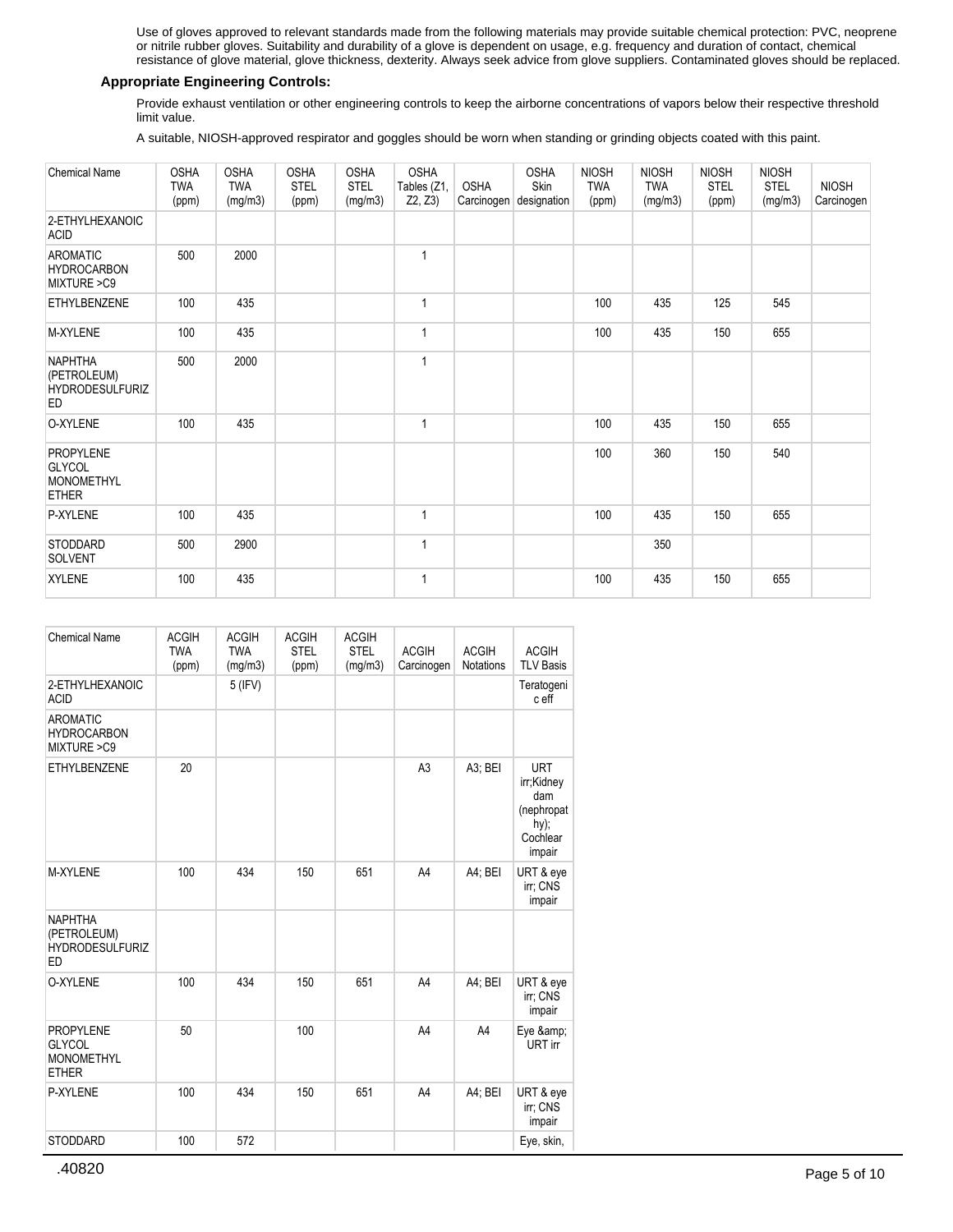| <b>SOLVENT</b> |     |     |     |     |    |         | & kidney<br>dam;<br>nausea;<br>CNS imnair |
|----------------|-----|-----|-----|-----|----|---------|-------------------------------------------|
| <b>XYLENE</b>  | 100 | 434 | 150 | 651 | A4 | A4; BEI | URT & eye<br>irr; CNS<br>imapir           |

 (IFV) - Inhalable fraction and vapor, A3 - Confirmed Animal Carcinogen with Unknown Relevance to Humans, A4 - Not Classifiable as a Human Carcinogen, BEI - Substances for which there is a Biological Exposure Index or Indices, CNS - Central nervous system, dam - Damage, eff - Effects, impair - Impairment, irr - Irritation, URT - Upper respiratory tract

# **SECTION 9) PHYSICAL AND CHEMICAL PROPERTIES**

## **Physical and Chemical Properties**

| Density                      | 7.88151 lb/gal |
|------------------------------|----------------|
| % Solids By Weight           | 50.56330%      |
| <b>VOC Actual</b>            | 3.23387 lb/gal |
| <b>Specific Gravity</b>      | 0.94441        |
| % VOC                        | 41.03110%      |
| Density VOC                  | 3.23387 lb/gal |
| Appearance                   | N/A            |
| Odor Threshold               | N/A            |
| <b>Odor Description</b>      | N/A            |
| pH                           | N/A            |
| <b>Water Solubility</b>      | N/A            |
| Flammability                 | N/A            |
| Flash Point Symbol           | N/A            |
| Flash Point                  | N/A            |
| Viscosity                    | N/A            |
| Lower Explosion Level        | N/A            |
| <b>Upper Explosion Level</b> | N/A            |
| Vapor Pressure               | N/A            |
| Vapor Density                | <b>NA</b>      |
| <b>Freezing Point</b>        | N/A            |
| <b>Melting Point</b>         | N/A            |
| Low Boiling Point            | N/A            |
| <b>High Boiling Point</b>    | N/A            |
| Auto Ignition Temp           | N/A            |
| Decomposition Pt             | N/A            |
| <b>Evaporation Rate</b>      | N/A            |
| Coefficient Water/Oil        | N/A            |

# **SECTION 10) STABILITY AND REACTIVITY**

# **Stability:**

Stable.

# **Conditions to Avoid:**

Excessive heat.

## **Hazardous Reactions/Polymerization:**

No data available.

## **Incompatible Materials:**

Strong oxidizers.

# **Hazardous Decomposition Products:**

May produce fumes when heated to decomposition.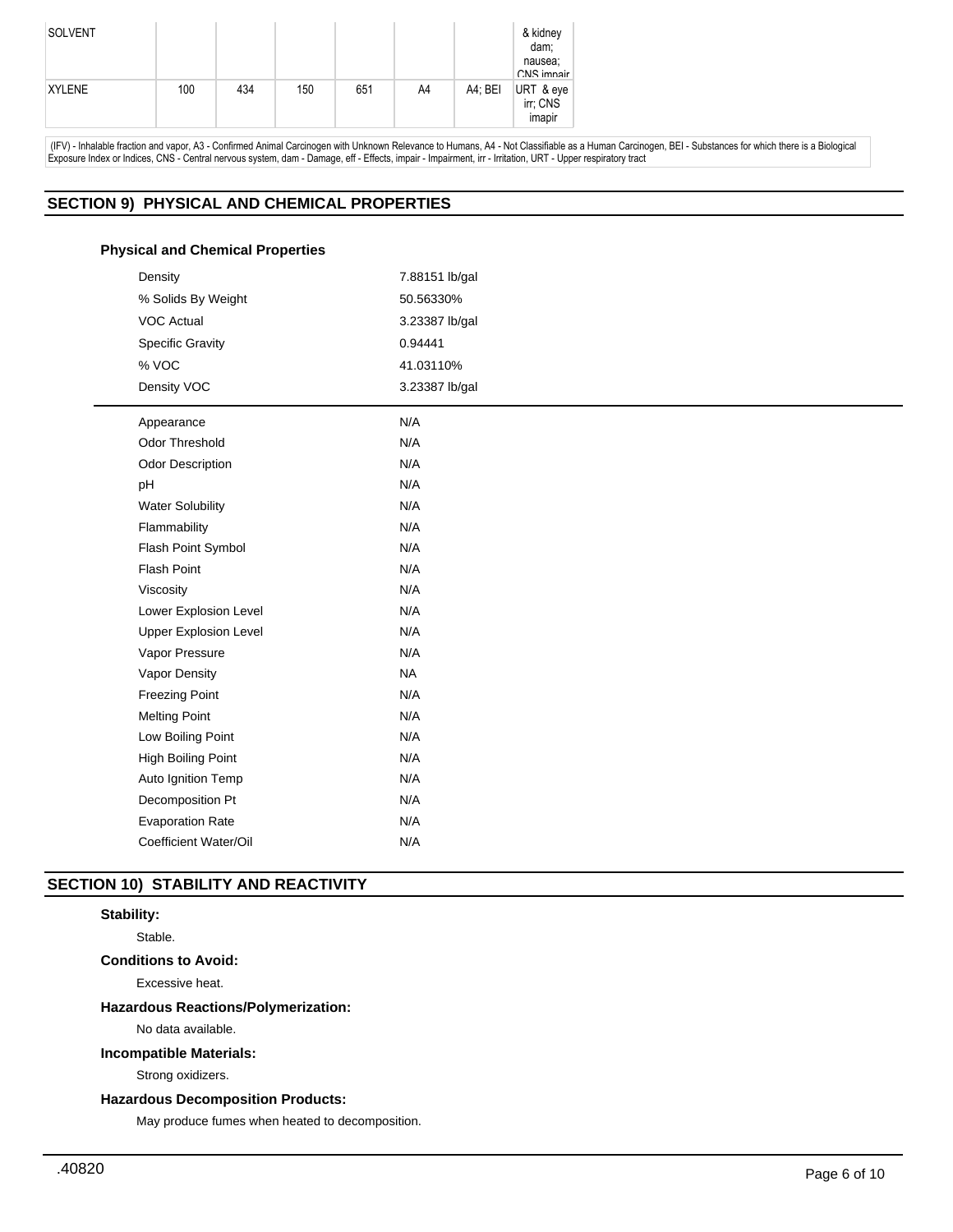# **SECTION 11) TOXICOLOGICAL INFORMATION**

## **Specific Target Organ Toxicity - Single Exposure:**

No Data Available

#### **Specific Target Organ Toxicity - Repeated Exposure:**

Causes damage to organs through prolonged or repeated exposure.

#### **Acute Toxicity:**

No Data Available

#### **Skin Corrosion/Irritation:**

Causes mild skin irritation

### **Serious Eye Damage/Irritation:**

Causes serious eye irritation

#### **Respiratory/Skin Sensitization:**

May cause an allergic skin reaction

#### **Germ Cell Mutagenicity:**

May cause genetic defects.

#### **Carcinogenicity:**

May cause cancer

#### **Reproductive Toxicity:**

Suspected of damaging fertility or an unborn child.

## **Aspiration Hazard:**

May be fatal if swallowed and enters airways

# 0000095-47-6 O-XYLENE

LC50 (rat): 5300 ppm (4-hour exposure); cited as 4330 ppm (6-hour exposure) (3) LC50 (mouse): 5630 ppm (4-hour exposure); cited as 4595 ppm (6-hour exposure) (3,4)

LD50 (oral, rat): 3608 mg/kg (3,16) LD50 (dermal, rabbit): 20000 mg/kg (3)

0000100-41-4 ETHYLBENZENE

#### LC50 (inhalation, rat): 4000 ppm; 4-hour exposure (3)

LD50 (oral, rat): 3.5 g/kg (1,3,5,10) LD50 (oral, rat): 4.72 g/kg (3,5,7,8) LD50 (dermal, rabbit): 17.8 g/kg (11)

#### 0000106-42-3 P-XYLENE

LC50 (rat): 4740 ppm (4-hour exposure) (3) LC50 (mouse): 4800 ppm (4-hour exposure); cited as 3900 ppm (6-hour exposure) (1,4,6)

LD50 (oral, rat): 4030 mg/kg (3); 4550 mg/kg (10)

## 0000107-98-2 PROPYLENE GLYCOL MONOMETHYL ETHER

LC50 (rat): 15000 ppm; 4-hr exposure (2) LC50 (guinea pig): 15000 ppm; 10-hr exposure (2)

LD50 (oral, rat): 6.6 g/kg (5.2-7.5 g/kg) (10) LD50 (oral, mouse): 10.7-10.8 g/kg (2,12) LD50 (oral, dog): 4.6-5.5 g/kg (2); approximately 9.2 g/kg (2) LD50 (oral, rabbit): 5.2-5.3 g/kg (2,12) LD50 (dermal, rabbit): 13-14 g/kg (10)

# 0000108-38-3 M-XYLENE

LC50 (rat): 7330 ppm (4-hour exposure); cited as 5984 ppm (6-hour exposure) (3,17) LC50 (mouse): 6450 ppm (4-hour exposure); cited as 5267 ppm (6-hour exposure) (3)

LD50 (oral, rat): 5011 mg/kg (3); 6660 mg/kg (3) LD50 (dermal, rabbit): 12180 mg/kg (3,17)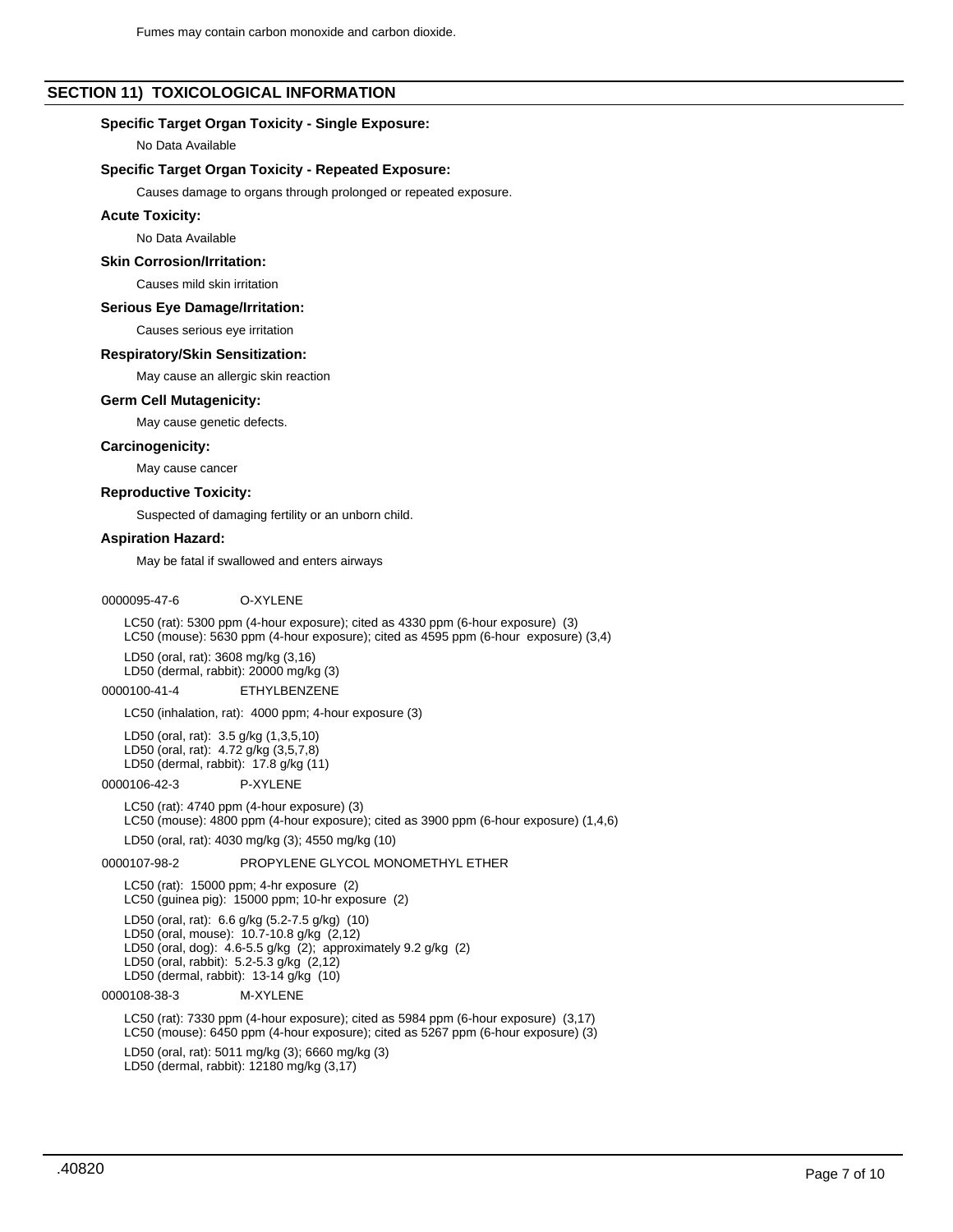#### 0001330-20-7 XYLENE

LC50 (rat): 6350 ppm (4-hour exposure) (unspecified isomers and ethylbenzene) (1)LC50 (rat): 6700 ppm (4-hour exposure) (65% m -xylene, 7.6% o-xylene, 7.8% p-xylene, 19.3% ethylbenzene) (2) ethylbenzene) (1)

LC50 (rat): 6700 ppm (4-hour exposure) (65% m-xylene, 7.6% o-xylene, 7.8% p-xylene, 19.3% ethylbenzene)(2)

LD50 (oral, rat): 5400 mg/kg (52% m-, 19% o-, 24% p-) (1)LD50 (oral, female mouse): 5251 mg/kg (60.2% m-, 9.1% o-, 14.6% p-, 17.0% ethylbenzene) (4)

LD50 (oral, male mouse): 5627 mg/kg (60.2% m-, 9.1% o-, 14.6% p-, 17.0% ethylbenzene) (4)

LD50 (dermal, rabbit): 12180 mg/kg (m-xylene); greater than 1700 mg/kg (mixed xylenes - undefined composition) (3)

LD50 (oral, female mouse): 5251 mg/kg (60.2% m-, 9.1% o-, 14.6% p-, 17.0% ethylbenzene) (4)

LD50 (oral, male mouse): 5627 mg/kg (60.2% m-, 9.1% o-, 14.6% p-, 17.0% ethylbenzene) (4)

LD50 (dermal, rabbit): 12180 mg/kg (m-xylene); greater than 1700 mg/kg (mixed xylenes - undefined composition) (3)

0008052-41-3 STODDARD SOLVENT

LC50 (rat): greater than 5500 mg/m3 (880 ppm) (whole body exposure for 4 hours) (1)

LC50 (rat): greater than 8200 mg/m3 (1300 ppm) (2)

LD50 (oral, rat): greater than 5 g/kg (1)

LD50 (dermal, rabbit): greater than 3 g/kg (1)

## **Chronic Exposure**

0000100-41-4 ETHYLBENZENE

CARCINOGENIC EFFECTS: Ethyl Benzene has been listed by IARC as Group 2B, Possibly Carcinogenic to Humans.

TERATOGENIC EFFECTS: Ethyl Benzene has been Classified as POSSIBLE for humans.

0001330-20-7 XYLENE

Xylene in high concentrations has caused embryotoxic effects in laboratory animals.

High exposure to Xylenes in some animal studies have been reported to cause health effects on the developing embryo/fetus.

## **Potential Health Effects - Miscellaneous**

0000100-41-4 ETHYLBENZENE

Is an IARC, NTP or OSHA carcinogen. Increased susceptibility to the effects of this material may be observed in people with preexisting disease of any of the following: central nervous system, kidneys, liver, lungs. Recurrent overexposure may result in liver and kidney injury. Studies in laboratory animals have shown reproductive, embryotoxic and developmental effects. WARNING: This chemical is known to the State of California to cause cancer.

0000107-98-2 PROPYLENE GLYCOL MONOMETHYL ETHER

Tests in laboratory animals have shown effects on any of the following organs/systems: kidneys, liver. Aspiration may occur during swallowing or vomiting, resulting in lung damage.

#### 0001330-20-7 XYLENE

Increased susceptibility to the effects of this material may be observed in people with preexisting disease of any of the following: bone marrow, cardiovascular system, central nervous system, kidneys, liver, lungs. Recurrent overexposure may result in liver and kidney injury. High exposures may produce irregular heart beats. Canada classifies Xylene as a developmental toxin as high exposures to xylenes in some animal studies have been reported to cause health effects on the developing fetus/embryo. These effects were often at levels toxic to the adult animal. The significance of these effects to humans is not known. Repeated or prolonged skin contact may cause any of the following: irritation, dryness, cracking of the skin.

0064742-88-7 MEDIUM MINERAL SPIRITS

Increased susceptibility to the effects of this material may be observed in people with preexisting disease of any of the following: central nervous system, kidneys, liver, respiratory system, skin. This substance may cause damage to any of the following organs/systems: blood, central nervous system, eyes, kidneys, liver, lungs, reproductive system, skin. Laboratory studies with rats have shown that petroleum distillates can cause kidney damage and kidney or liver tumors. These effects were not seen in similar studies with guinea pigs, dogs, or monkeys. Several studies evaluating petroleum workers have not shown a significant increase of kidney damage or an increase in kidney or liver tumors.

0064742-95-6 AROMATIC HYDROCARBON MIXTURE >C9

The following medical conditions may be aggravated by exposure: skin disorders. Laboratory studies with rats have shown that petroleum distillates can cause kidney damage and kidney or liver tumors. These effects were not seen in similar studies with guinea pigs, dogs, or monkeys. Several studies evaluating petroleum workers have not shown a significant increase of kidney damage or an increase in kidney or liver tumors.

## **SECTION 12) ECOLOGICAL INFORMATION**

## **Persistence and Degradability:**

No data available.

### **Bio-accumulative Potential:**

No data available.

#### **Mobility in Soil:**

No data available.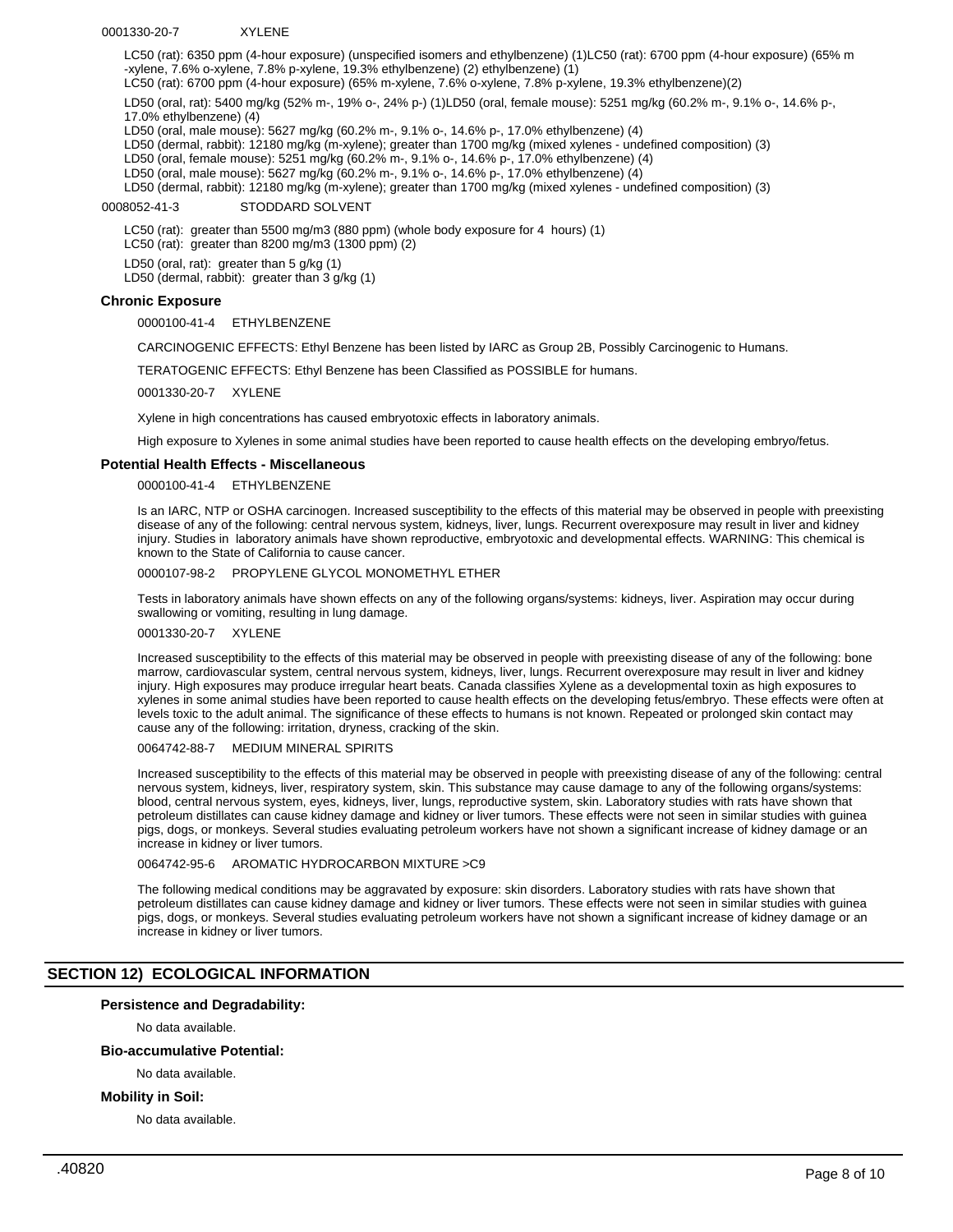# **Toxicity:**

Toxic to aquatic life with long lasting effects

## **Other adverse effects:**

No data available.

## **SECTION 13) DISPOSAL CONSIDERATIONS**

## **Waste Disposal:**

Under RCRA it is the responsibility of the user of the product to determine at the time of disposal whether the product meets RCRA criteria for hazardous waste. Waste management should be in full compliance with federal, state and local laws.

Empty Containers retain product residue which may exhibit hazards of material, therefore do not pressurize, cut, glaze, weld or use for any other purposes. Return drums to reclamation centers for proper cleaning and reuse.

# **SECTION 14) TRANSPORT INFORMATION**

## **U.S. DOT Information:**

Proper Shipping Name: PAINT Identification Number : UN/NA 1993 Hazard Class:3 Packing group: II

#### **IMDG Information:**

No data available.

## **IATA Information:**

No data available.

## **SECTION 15) REGULATORY INFORMATION**

## **REGULATORY INFORMATION:**

TSCA Inventory: All components of this product are in compliance with U.S. TSCA Chemical Substance Inventory Requirements.

Canada Domestic Substances List: All components of this product are listed on the Domestic Substances List

| <b>CAS</b>   | <b>Chemical Name</b>                                  | % By Weight       | <b>Requlation List</b>                                                                                                                          |
|--------------|-------------------------------------------------------|-------------------|-------------------------------------------------------------------------------------------------------------------------------------------------|
| 0008052-41-3 | STODDARD SOLVENT                                      |                   | 24% - 41% Canada_NPRI,DSL,SARA312,WI_NR438 - WI_NR438 - AIR CONTAMINANT EMISSION INVENTORY<br><b>REPORTING REQUIREMENTS</b>                     |
| proprietary  | alkyd resin non volatiles                             | 15% - 26% SARA312 |                                                                                                                                                 |
| 0091313-01-8 | Non-Hazardous, Solid                                  |                   | 4% - 10% DSL, SARA312                                                                                                                           |
| 0002425-85-6 | CI PIGMENT RED 3                                      |                   | 4% - 10% DSL, SARA312                                                                                                                           |
| 0064742-88-7 | <b>MEDIUM MINERAL</b><br><b>SPIRITS</b>               |                   | 4% - 10% Canada NPRI, DSL, SARA312                                                                                                              |
| 0000096-29-7 | 2-BUTANONE OXIME                                      |                   | 0.0% - 0.6% DSL, SARA312                                                                                                                        |
| 0064742-95-6 | <b>AROMATIC</b><br><b>HYDROCARBON</b><br>MIXTURE > C9 |                   | 0.0% - 0.6% Canada NPRI DSL SARA312                                                                                                             |
| 0000136-51-6 | CALCIUM 2-<br><b>ETHYLHEXANOATE</b>                   |                   | 0.0% - 0.4% DSL, SARA312                                                                                                                        |
| 0001330-20-7 | <b>XYLENE</b>                                         |                   | 0.0% - 0.3% Canada_NPRI,DSL,HAPS,SARA312,SARA313,WI_NR438 - WI_NR438 - AIR CONTAMINANT EMISSION<br><b>INVENTORY REPORTING REQUIREMENTS</b>      |
| 0000108-38-3 | <b>M-XYLENE</b>                                       |                   | 0.0% - 0.2% Canada NPRI, DSL, HAPS, SARA312, SARA313, WI NR438 - WI NR438 - AIR CONTAMINANT EMISSION<br><b>INVENTORY REPORTING REQUIREMENTS</b> |
| 0000100-41-4 | <b>ETHYLBENZENE</b>                                   |                   | Trace Canada_NPRI,DSL,HAPS,SARA312,SARA313,CA_Carcinogen,WI_NR438 - WI_NR438 - AIR<br>CONTAMINANT EMISSION INVENTORY REPORTING REQUIREMENTS     |
| 0000111-46-6 | DIETHYLENE GLYCOL                                     |                   | Trace DSL, SARA312                                                                                                                              |